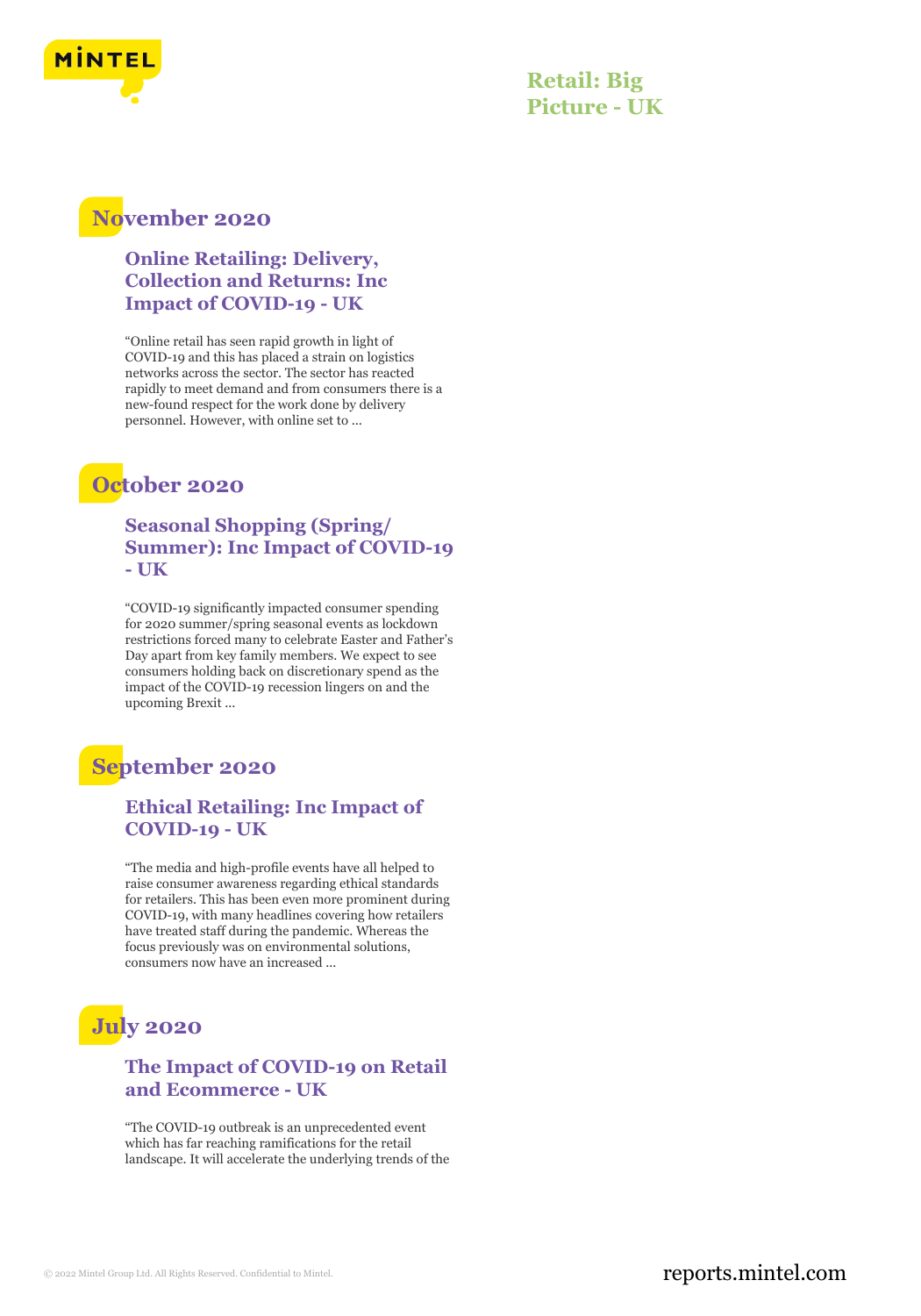

### **Retail: Big Picture - UK**

past decade: greater online penetration, physical space consolidation and, unfortunately, business failures. However born alongside this will be a greater appreciation for the importance of the ...

## **June 2020**

### **Seasonal Shopping (Autumn/ Winter): Inc Impact of COVID-19 - UK**

"Seasonal spending for the Autumn/Winter events continued to grow in 2019/20 and consumer confidence held up well going into the New Year. Growth was driven by Valentine's Day, although spending was cut back for Back-to-School and Bonfire Night. Halloween continued to inch up in importance, and has real ...

# **May 2020**

### **UK Retail Rankings: Inc Impact of COVID-19 - UK**

"COVID-19 has brought a fresh set of challenges to a sector already under pressure. Like the last recession, the outbreak will only accelerate the winds of change in the sector, with greater online demand and more localised shopping. Non-food retailers will need to weather a significant storm in the short ...

## **February 2020**

#### **Christmas Gift Buying - UK**

"A combination of political and economic uncertainty, a later-falling Black Friday and continued growth in online created a uniquely challenging trading environment for retailers to contend with in 2019 and produced the slowest growth within the sector for four years. Whilst some elements of the lead-up to 2019 were, hopefully ...

#### **Digital Platforms and the Customer Journey - UK**

"There are many emerging technologies that are developing the buying experience, such as the ability of AR to visualise a product before purchasing. Additionally, smartphone-based buying has significant potential for growth due to its reliance on biometrics ahead of passwords, and its role in both the online and in-store shopping ...

## **January 2020**

### **Amazon: Creating an Ecosystem - UK**

### © 2022 Mintel Group Ltd. All Rights Reserved. Confidential to Mintel.  $\blacksquare$  reports.mintel.com